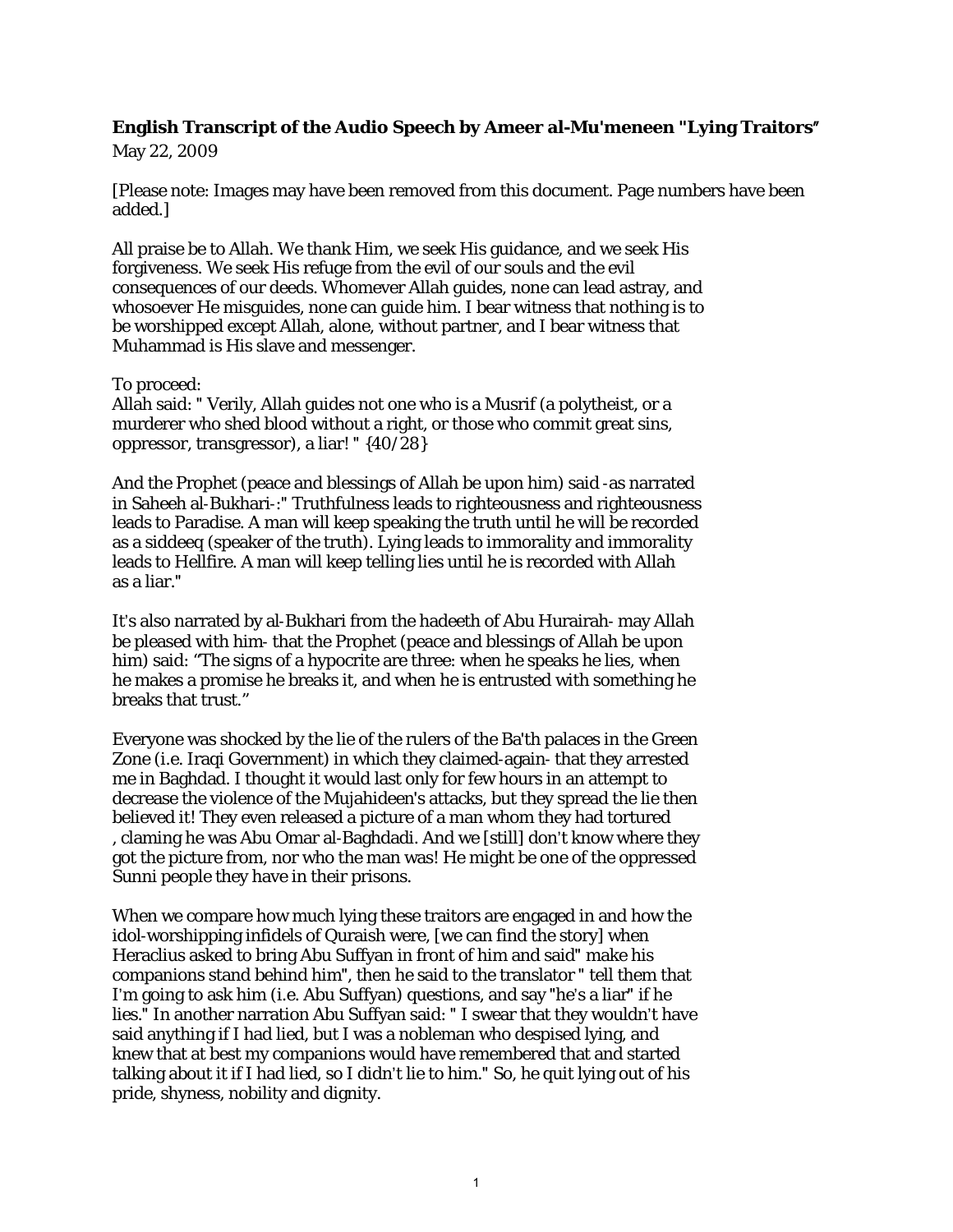But nowadays traitors have the souls of slaves, they are inferior to flies in people's opinions, and they are in fact. So they are never ashamed of immorality, and lying is immortality; it's even the source of immortality as the Prophet (peace and blessings of Allah be upon him) said: "Lying leads to immorality". Lying is a weak Satanic inspiration, so it could never face the words and deeds of the Mujahideen. Moreover, Devils descend upon liars as Allah said:

ʺShall I inform you upon whom the Shayatin (devils) descend? They descend on every lying, sinful person who gives ear (to the devils), and most of them are liars.ʺ {26/ 221‐223}

These Rafidites definitely worship and revere their Satan through telling lies, they are exactly as their bitter enemy Ibn Taymiah‐ may Allah have mercy on him-described them; he said : " There is no sect of those [claiming to be] related to Islam that has more lying or easily believes lies and denies the truth than this sect (i.e. Rafidite sect). "While Sunnis in general and their Mujahid sons in particular worship Allah by [practicing] truthfulness; they are truthful with Allah and with people as well.

Al-Zuhri – may Allah have mercy on him-said : "I swear to Allah if someone shouted from the sky that Allah permitted lying, I wouldn't lie." This is an example of the Sunnis and their scholars, quite the contrary of the" scholars" of lying and immortality!

In general, truthfulness, which good deeds originate from, is a characteristic of the Sunnis. On the contrary, lying, which bad deeds originate from, is a slogan for those who worship al‐Zahraʹa and al‐Husein. Moreover, the enormity of lying differs according to who is lying and to how much harm it causes; it was narrated by Abu Hurairah‐may Allah be pleased with him‐ in Saheeh Muslim that the Prophet – peace and blessings of Allah be upon him-said:" There are three (types of) people to whom Allah will not speak on the Day of Resurrection, nor will He purify them, nor look at them, and they will have a painful punishment. These are: an aged man who commits adultery, a ruler who lies, and a proud poor person." It's also narrated as: "Three people Allah hates: a lying ruler, a proud poor person and a miserly rich person.

O Sunnis! I wonder how you acquiesce to being ruled by someone who takes lying as an act of religion and never hesitates or is slow to lie even if it's about a silly thing! How could he keep his promises when he has the belief that the Sunnis are Nawasib and infidels whose possessions and lives are legal [for Rafidites] ?! Look at the areas they claim to have freed from the Mujahideen, have they provided services to them or safety to the people there? On the contrary, money has been stolen from merchants and virtuous women have been raped by them (i.e. Rafidites) or their agents in the apostate Awakening Councils.

O Sunnis! The Rifidites are your enemies, and their past and present is full of treacheries and conspiracies against you. Do not trust them or let their honeyed words deceive you because pure devilish cunning lies behind their words.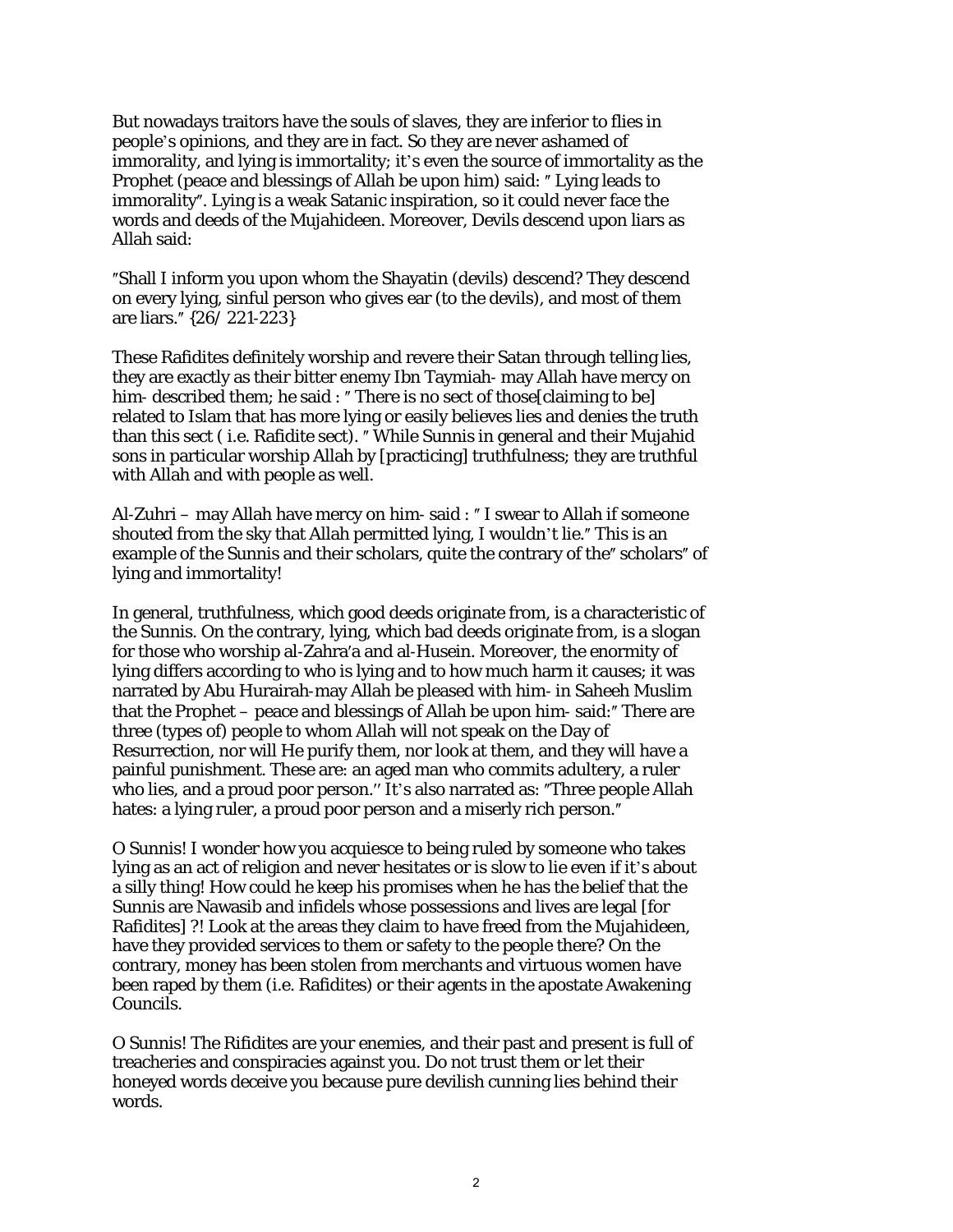O soldiers of the Islamic State! May Allah make you happy for you've made the Sunnis happy; you have proved, by facing several tribulations, that you are of the purest and most unshaken origins in the world. Be happy with this, soldiers of Allah! For I believe that you were tried, but you stayed patient, you were shaken, but you stayed steadfast, you were shot at, but you stood up and never bent, and others united against you, but you united and didn't dispute. So rejoice in the reward of the afterlife and in the victory in the present life, that is, the victory is coming faster than we have thought, and the enemy – in all its forms and kinds‐ admits that the period after the announcement of your plan, the Harvest of the Good plan, has been the severest for them this year. It is not a coincidence that the Americans have the highest rate of death, and their expression "killed in a non-combat accident" helps them no more. Moreover, the number of the killed apostates has doubled. One of fruits of your labor was that the State of Persian Magis ( i.e. Iran ) had to close its borders, and this hasn't happened since the Magi‐Crusader occupation of Baghdad, all thanks are only due to Allah.

It will be few months before you taste victory and see it with your own eyes as you saw it before, but this time more pure and firm, you only need to do the following:

First, to completely depend on Allah, trust His Promise and keep asking Him what you want.

Second, to work hard, to the best of your ability, on all the goals of the Harvest of the Good plan, leaving out none of it. And know that your Lord called upon you to fight and left you no excuse [for not fighting]; He said:

ʺ March forth, whether you are light (being healthy, young and wealthy) or heavy (being ill, old and poor), strive hard with your wealth and your lives in the Cause of Allah. This is better for you, if you but knew.{9/41}

So you will have no deliverance, mercy or forgiveness unless you listen to your Lord's Teaching when He said:

ʺO You who believe! Shall I guide you to a trade that will save you from a painful torment? That you believe in Allah and His Messenger and that you strive hard and fight in the Cause of Allah with your wealth and your lives, that will be better for you, if you but know!" {61/10-11}

The Prophet- peace and blessings of Allah be upon him- also said:" Whoever dies without having fought or having resolved to fight has died following one of the branches of hypocrisy." Also, it was narrated by Abu Dawood that [the Prophet said]: "He who does not join Jihad, equip, or take a good care of a fighter's family when he is away, will be smitten by Allah with a sudden calamity before the Day of Resurrection."

O slaves of Allah! You are making a great bargain that has no loss or failure, and who guarantees this is Allah , the One and the Judge. It's enough to know that the Prophet‐peace and blessings of Allah be upon him‐mentioned these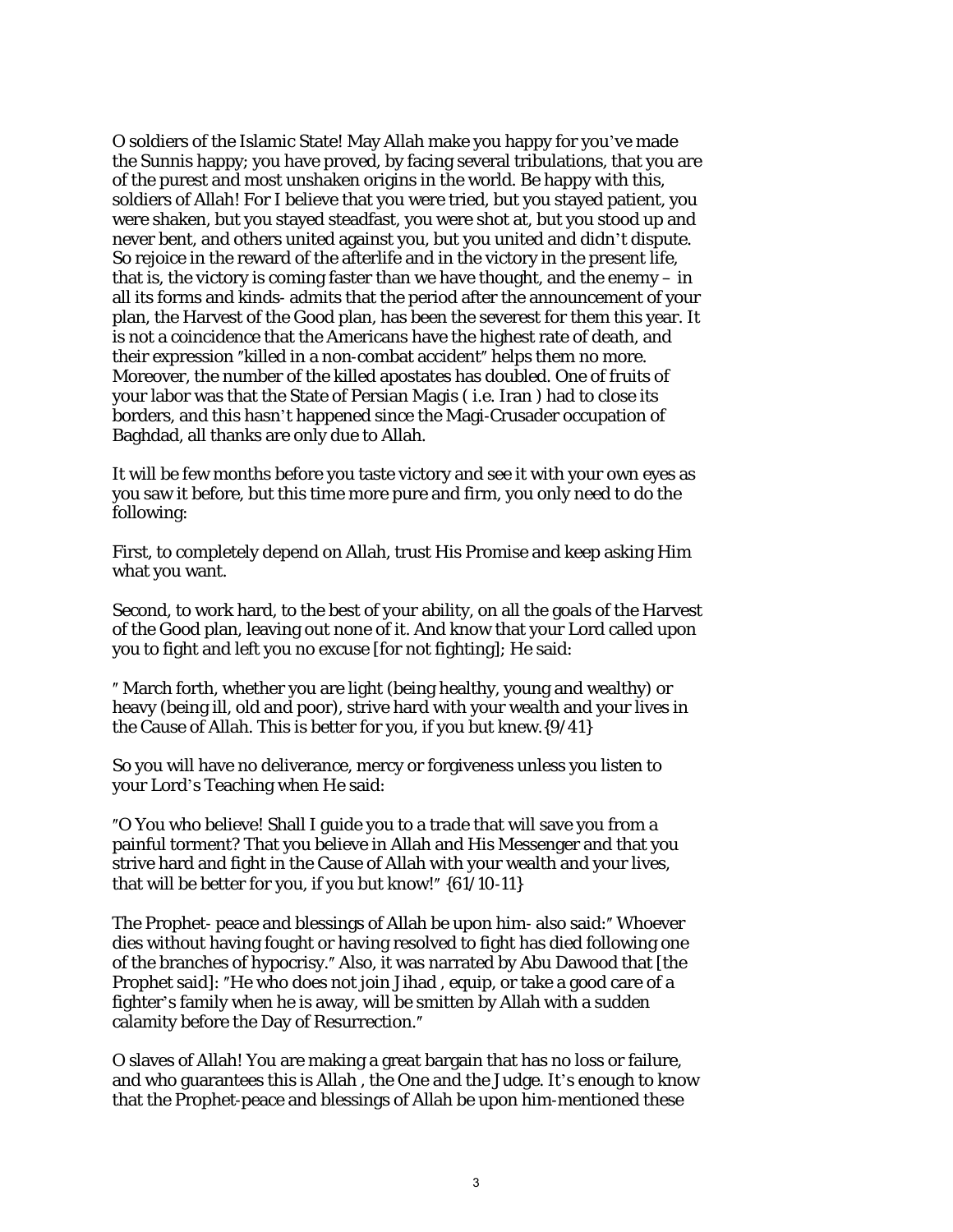glad tidings when he said: " The person who participates in (Jihad) in Allah's cause and nothing compels him to do so except belief in Allah and His Apostles, will be recompensed by Allah either with a reward, or booty (if he survives) or will be admitted to Paradise (if he is killed in the battle as a martyr). Had I not found it difficult for my followers, then I would not remain behind any sariya (i.e. military unit) going for Jihad and I would have loved to be martyred in Allah's cause and then made alive, and then martyred and then made alive, and then again martyred in His cause.

You should also know, you the Wali of Allah and the one who dedicates himself to Allah, that your fear, eating, drinking ,laughter , kidding, sweat and steps are all source of reward. Yes, why not? The Prophet said‐ regarding the horses kept in the cause of Allah–:"..... As for those which bring reward is that a person would get reward who rears them for the sake of Allah and trains them for Him, and nothing disappears in their stomachs but Allah would record for him a good deed. And if they were to graze in the meadow, they would eat nothing but Allah would record for him a reward. And if they were to drink water from the canal, with every drop that, would disappear in their stomachs there would be reward (for the owner). He went on describing till a reward was mentioned for their urine and dung. And if they pranced a course or two, there would be recorded a reward for every pace that they covered.<sup>"</sup> All this is regarding the horses a Muslim rears for the sake of Allah, how about a Muslim who devotes himself, his money and family for the sake of Allah?

How much do you think his reward is?

So have faithfulness O soldiers of Allah!

The Prophet - peace and blessings of Allah be upon him-said: "The rewards of deeds depend upon the intentions, and a person will get the reward according to what he has intended." He also said:" By Him in Whose Hands my soul is! Whoever is wounded in Allah's Cause, and Allah knows well who gets wounded in His Cause, will come on the Day of Resurrection with his wound having the color of blood but the scent of musk." Moreover, he said:" Being killed in the cause of Allah is dearer to me than having the whole world." So take the slogan, which you shouldn't forget for a second and without it you will never succeed, of Allah's saying :

" Humble towards the believers, stern towards the disbelievers."  $\{5/54\}$ 

Finally, I want to give you the same advice the Prophet gave, as narrated in Musnad Ahmed, to a man who said :" Advise me!" The Prophet-peace and blessings of Allah be upon him-said" I advise you to fear Allah because it's the head of the whole matter, to practice Jihad because it is the "monasticism" of Islam, and to remember the Name of Allah and recite the Quran which is your rest in the Sky and your remembrance of Allah on Earth."

O, Revealer of The Book, Mover of the clouds, Destroyer of the coalition (the enemies), destroy the coalition and grant us victory over them! "And Allah has full power and control over His Affairs, but most people know not."